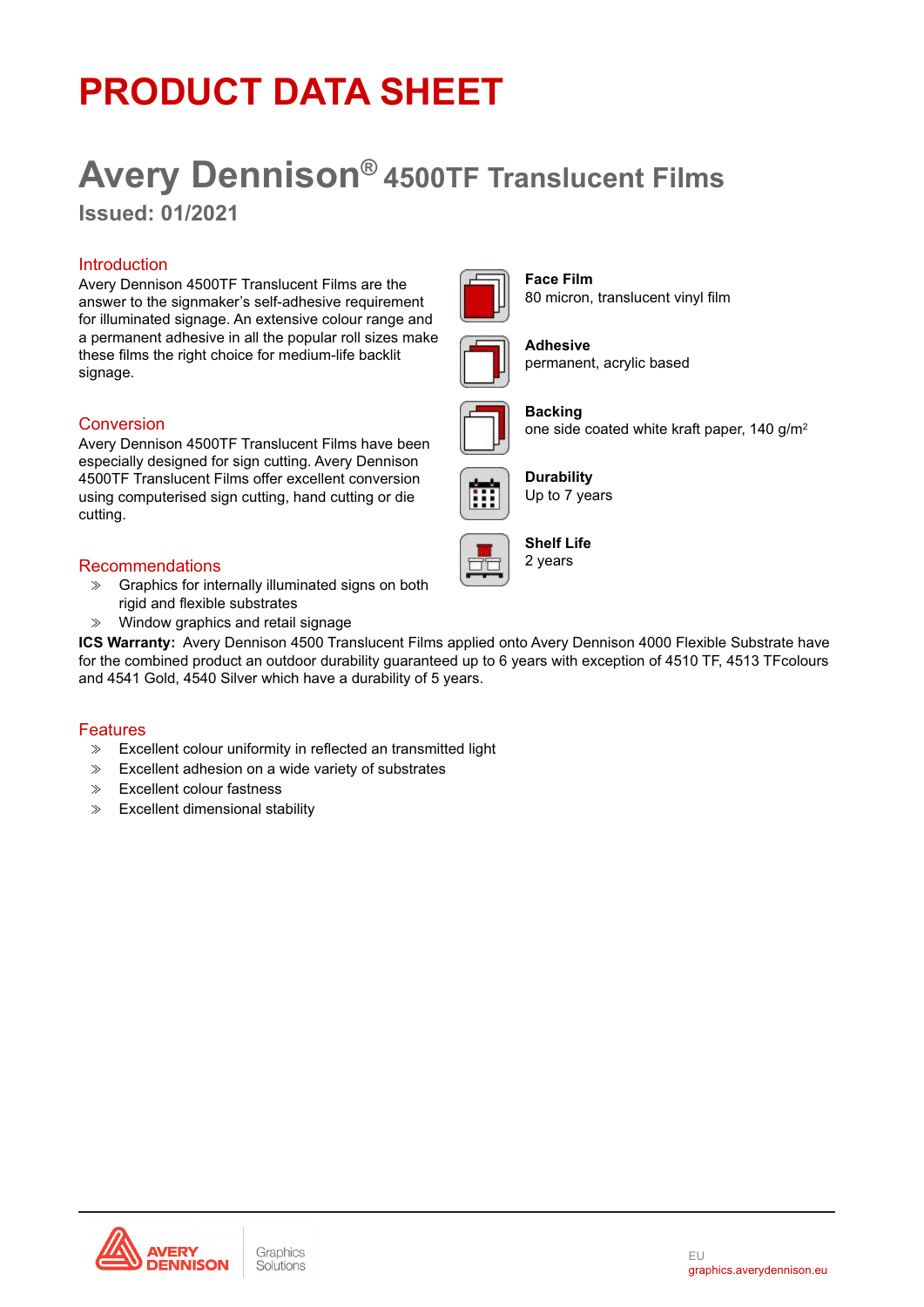#### Physical Characteristics

|                                                       | Test method <sup>1</sup>        | <b>Results</b>                   |
|-------------------------------------------------------|---------------------------------|----------------------------------|
| <b>Product</b>                                        |                                 |                                  |
| Caliper, facefilm (micron)                            | <b>ISO 534</b>                  | 80                               |
| Caliper, facefilm + adhesive (micron)                 | <b>ISO 534</b>                  | 110                              |
| Gloss (GU)                                            | ISO 2813, 20°                   | 15                               |
| Dimensional stability (mm max.)                       | FINAT FTM 14                    | 0.3                              |
| Shelf life (years)                                    | Stored at 22° C/50-55 % RH      | 2                                |
| Durability <sup>2</sup> (years)                       | Vertical exposure               | White & Black: 7 years           |
|                                                       |                                 | All colours: 7 years             |
|                                                       |                                 | 4510 Orange/4513 Violet: 5 years |
|                                                       |                                 | Metallics : 5 years              |
| Accelerated ageing                                    | SAE J 1960, 1500 hours exposure | No significant colour change     |
| <b>Adhesive</b>                                       |                                 |                                  |
| Tensile strength (kN/m)                               | <b>DIN 53455</b>                | 1.8                              |
| Adhesion, initial (N/m)                               | FINAT FTM-1, stainless steel    | 600                              |
| Adhesion, after 24 hours (N/m)                        | FINAT FTM-1, stainless steel    | 700                              |
|                                                       | glass                           | 700                              |
|                                                       | PMMA / Polystyrene              | 700                              |
| <b>Temperature range</b>                              |                                 |                                  |
| Application temperature (Minimum:<br>°C)              |                                 | $+10$                            |
| Service temperature ( $^{\circ}$ C to + $^{\circ}$ C) |                                 | $-50$ to $+100$                  |
| Heat resistance                                       | 3 weeks exposure at 80o         | No significant colour change     |

#### Important

Information on physical and chemical characteristics and values in this document are based upon tests we believe to be reliable and do not constitute a warranty. They are intended only as a source of information and are given without guarantee and do not constitute a warranty. Purchasers should independently determine, prior to use, the suitability of this material to their specific use.

All technical data are subject to change. In case of any ambiguities or differences between the English and foreign versions of this document, the English version shall be prevailing and leading.

1) Test methods: More information about our test methods can be found on our website.

2) Durability: The durability is based on middle European exposure conditions. Actual performance life will depend on substrate preparation, exposure conditions and maintenance of the marking. For instance, in the case of signs facing south; in areas of long high temperature exposure such as southern European countries; in industrially polluted areas or high altitudes, exterior performance will be decreased.

Avery Dennison warrants that its Products meet its specifications. Avery Dennison gives no other express or implied guarantees or warranties with respect to the Products, including, but not limited to, any implied warranties of merchantability, fitness for any particular use and/or non infringement. All Avery Dennison products are sold with the understanding that the purchaser has independently determined the suitability of such products for its purposes. The period of warranty is one (1) year from the date of shipment unless expressly providec<br>otherwise in the product data sheet. All *[http://terms.europe.averydennison.com.](http://terms.europe.averydennison.com)*

Avery Dennison's aggregate liability to Purchaser, whether for negligence, breach of contract, misrepresentation or otherwise, shall in no circumstances exceed the price of the defective, non-conforming, damaged or undelivered Products which give rise to such liability as determined by net price invoices to Purchaser in respect of any occurrence or series or<br>occurrences. In no circumstances shall *anticipated profits, goodwill, reputation, or losses or expenses resulting from third party claims.*